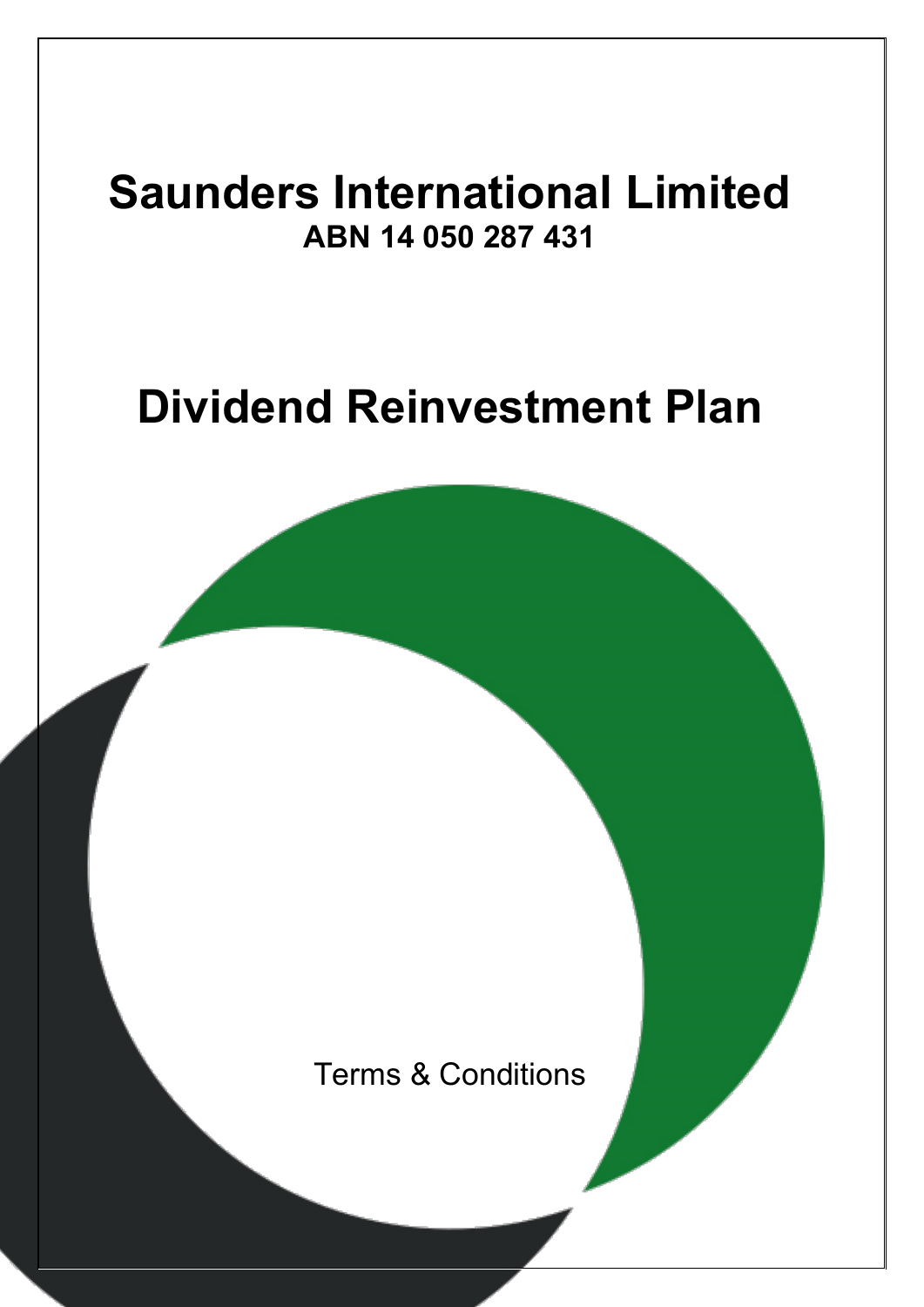## **Contents**

| 1.  |  |
|-----|--|
| 2.  |  |
| 3.  |  |
| 4.  |  |
| 5.  |  |
| 6.  |  |
| 7.  |  |
| 8.  |  |
| 9.  |  |
| 10. |  |
| 11. |  |
| 12. |  |
| 13. |  |
| 14. |  |
| 15. |  |
| 16. |  |
| 17. |  |
| 18. |  |
| 19. |  |
| 20. |  |
| 21. |  |
| 22. |  |
| 23. |  |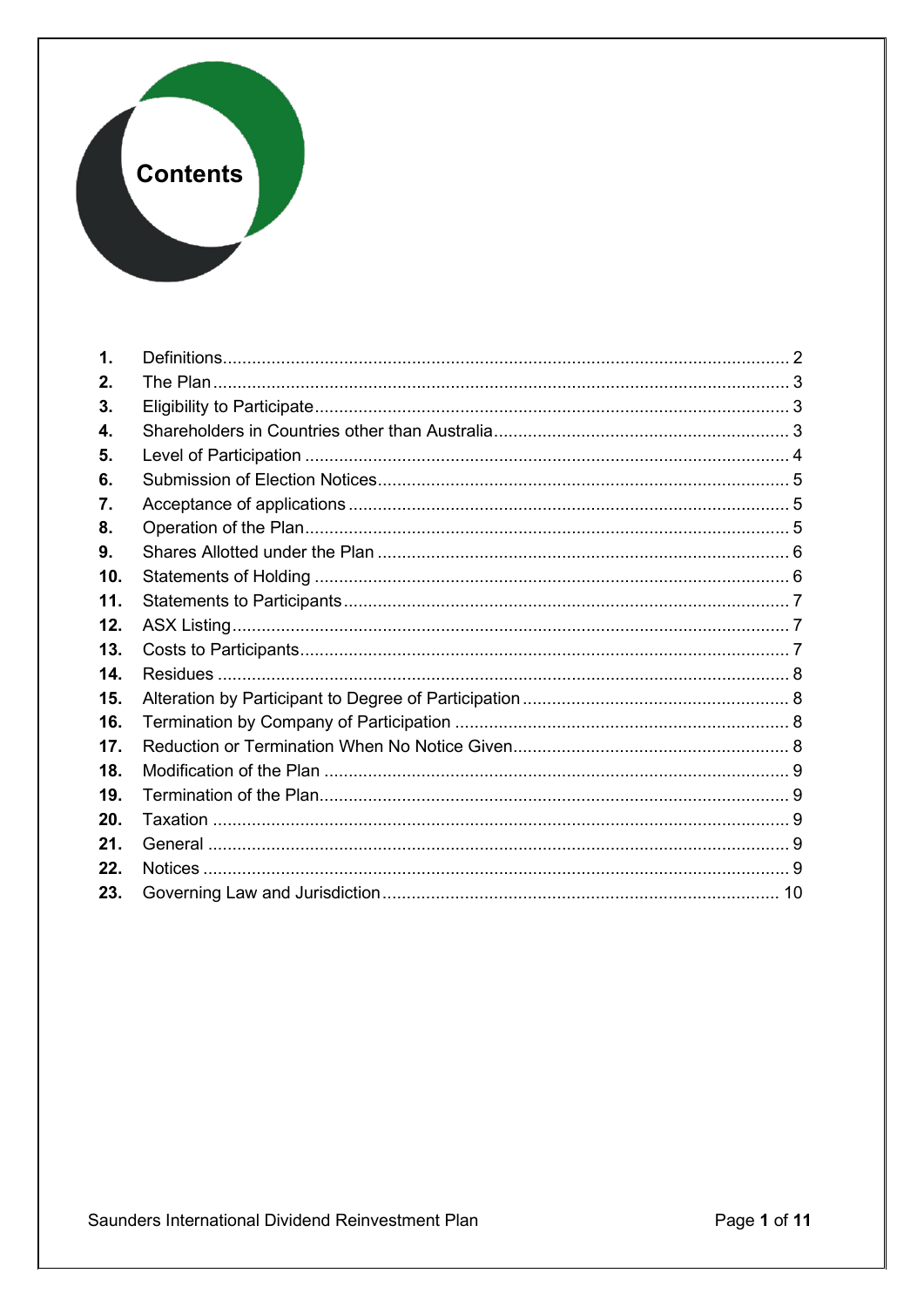## **Saunders International Dividend Reinvestment Plan**

#### **Saunders International Limited ABN 14 050 287 431**

### **Terms and Conditions**

The following are the terms and conditions of the Company's Dividend Reinvestment Plan applicable to Shareholders.

#### **1. Definitions**

- 1.1 In these Terms and Conditions, unless the context otherwise requires:
	- (1) **ASX** means ASX Limited ACN 008 624 691
	- (2) **Books Closing Date** means a date on which the Company's share register is closed in order to determine entitlement to a Dividend;
	- (3) **Company** means Saunders International Limited ABN 14 050 287 431;
	- (4) **Constitution** means the constitution of the Company;
	- (5) **Directors** means the directors for time being of the Company;
	- (6) **Dividend** means a cash dividend or cash component of a dividend in respect of Shares paid by the Company;
	- (7) **Election Notice** means an election to participate in the Plan substantially in the form prescribed or approved from time to time by the Directors, which form may be combined with or form part of any other form or notice;
	- (8) **Listing Rules** means the official listing rules of the ASX;
	- (9) **Non-participating Shares** means Shares which are not subject to the Plan and on which the Dividend is paid in the normal way;
	- (10) **Participant** means a registered holder of shares in the Company whose application to participate in the Plan has been accepted by the Directors;
	- (11) **Participating Shares** means Shares which are subject to the Plan, the Dividend from which is invested in new Shares:
	- (12) **Plan** means the Saunders International Dividend Reinvestment Plan, the terms of which are set out in this document:
	- (13) **Plan Account** means an account in the name of a Participant established by the Company under clause [8.1](#page-5-0) and maintained in accordance with these Terms and Conditions;
	- (14) **Shareholder** means a registered holder of Shares;
	- (15) **Shares** means fully paid ordinary shares in the Company;

Saunders International Dividend Reinvestment Plan Page **2** of **11**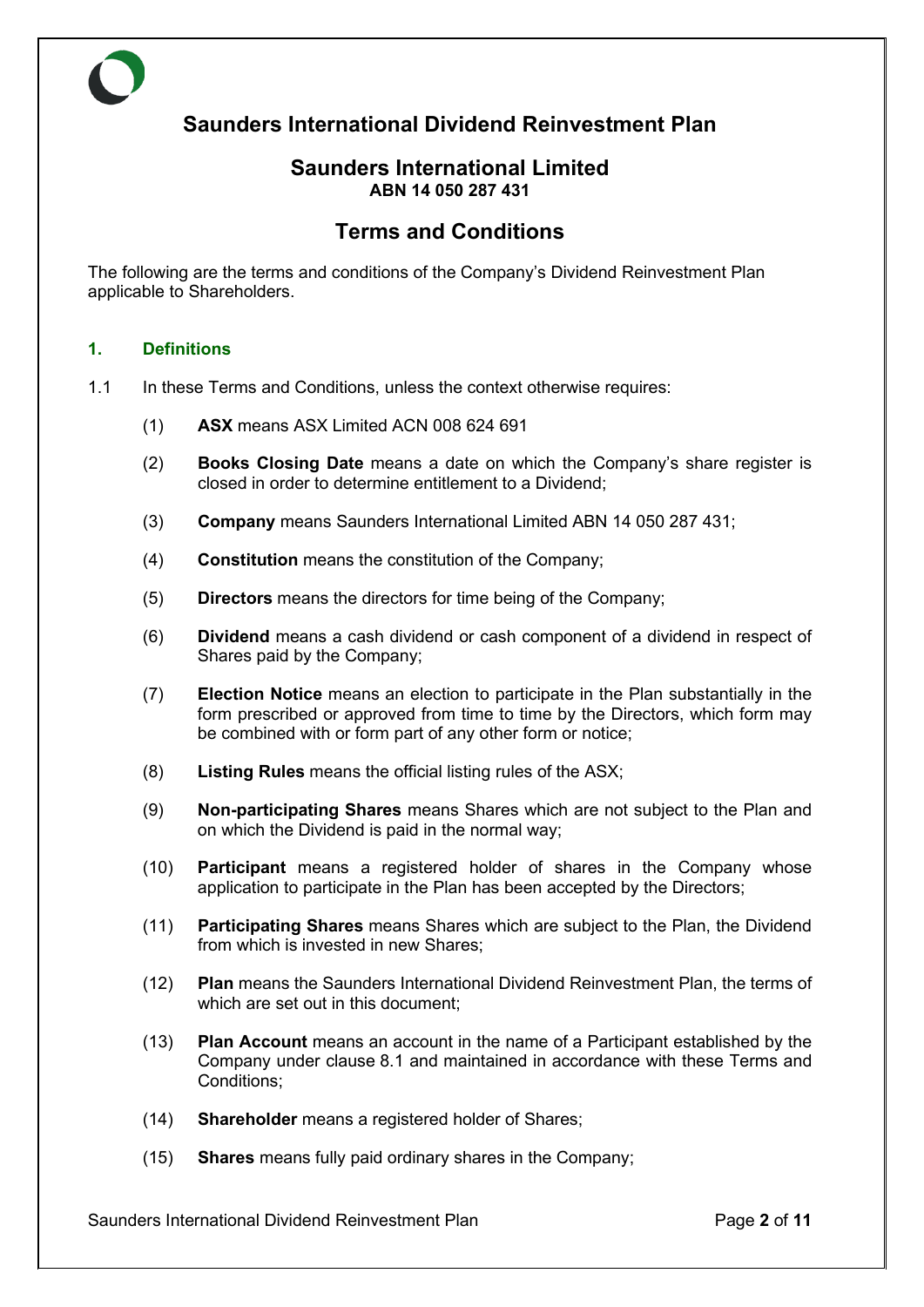- (1) **Terms and Conditions** means these terms and conditions of the Plan as amended from time to time; and
- (2) **Variation Notice** means a notice to vary or terminate participation in the Plan in the form prescribed or approved from time to time by the Directors, which form may be combined with or form part of any other form or notice.
- 1.2 A reference to:
	- (1) one gender includes each other gender;
	- (2) the singular includes the plural and the plural includes the singular; and
	- (3) a person includes a body corporate.
- 1.3 Headings are for convenience only and do not form part of these Terms and Conditions or affect their interpretation.
- 1.4 A Shareholder who has, in respect of a distinct number of Shares held by that Shareholder, separate Shareholder Reference Numbers or Holder Identification Numbers is, for the purposes of these Terms and Conditions, deemed to be a separate and distinct Shareholder in relation to:
	- (1) each Shareholder Reference Number or Holder Identification Number; and
	- (2) the Shares from time to time allocated to that Shareholder Reference Number or Holder Identification Number.

#### **2. The Plan**

- 2.1 The Plan is a means by which Shareholders may elect to receive Shares instead of cash for Dividends declared by the Company in respect of all or part of their holdings of Shares.
- 2.2 Participation in the Plan is:
	- (1) optional;
	- (2) not transferable; and
	- (3) subject to these Terms and Conditions.

#### **3. Eligibility to Participate**

<span id="page-3-0"></span>3.1 Subject to clause [4,](#page-3-0) all Shareholders are eligible to participate in the Plan.

#### **4. Shareholders in Countries other than Australia**

4.1 A Shareholder who is subject to the laws of a country or a place other than Australia may not be eligible to participate in the Plan because of legal requirements that apply in that country or place.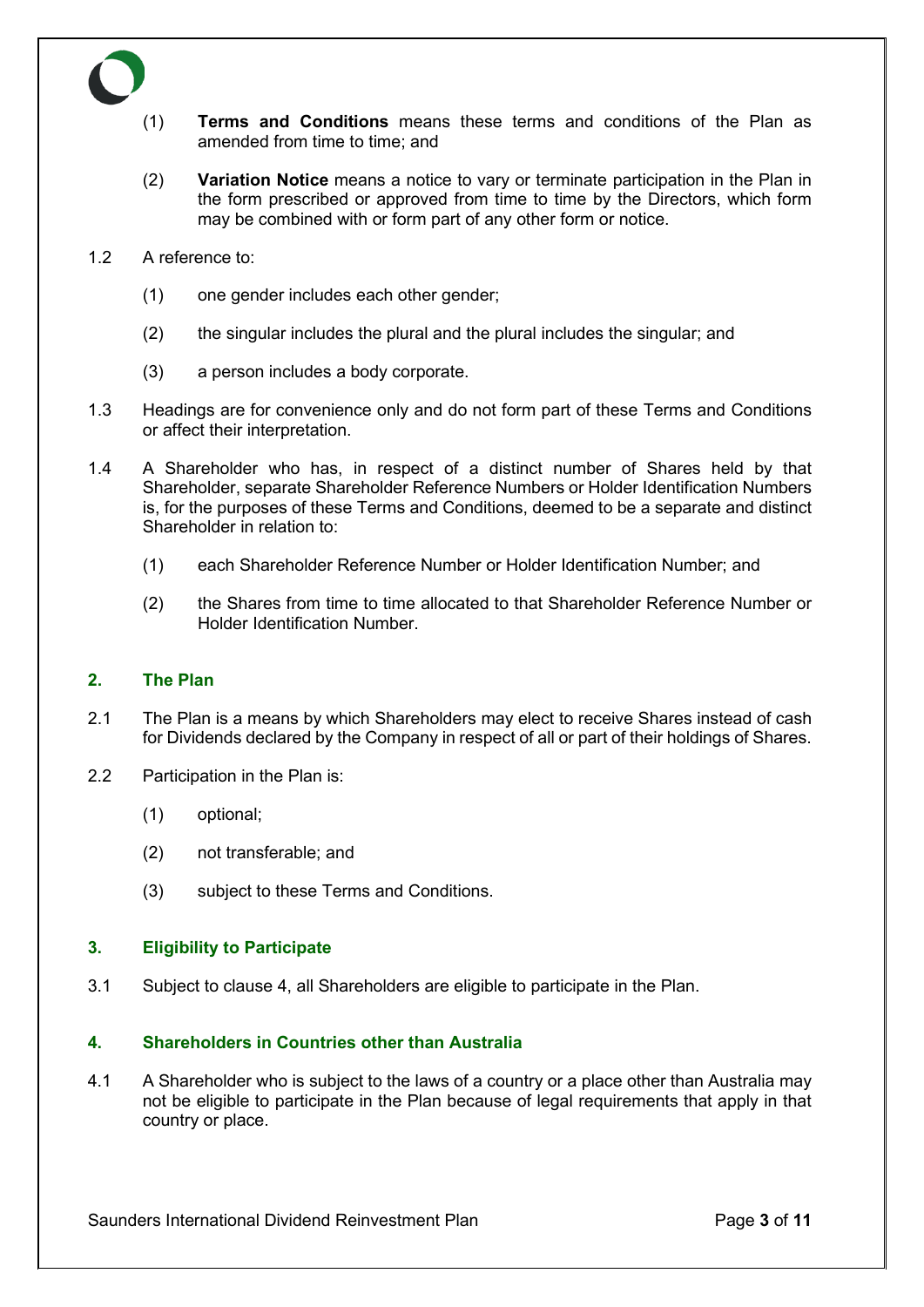

- 4.2 An allotment of Shares to a Shareholder who is not resident in Australia at the time of allotment is subject to all necessary governmental approvals. It is the responsibility of the Shareholder to obtain those approvals.
- 4.3 Before electing to participate in the Plan, a Shareholder who is not resident in Australia should seek professional advice to ascertain if any restrictions apply.
- <span id="page-4-0"></span>4.4 The Directors may on any occasion determine that the right to participate in the Plan is not available to a Shareholder:
	- (1) whose registered address is in a country or place where the offer of a right of election would or might be unlawful if no registration statement is given or other formality complied with; or
	- (2) if in the opinion of the Directors either the law of Australia or that of another country or some other matter or thing in the opinion of the Directors makes the Shareholder's participation illegal, impossible or impracticable.
- 4.5 Without limiting clause [4.4,](#page-4-0) any application received, or that appear to be received, from the United States of America or from a resident of the United States of America will not be accepted for participation in the Plan.

#### **5. Level of Participation**

5.1 A Shareholder may elect one of the two following levels of participation in the Plan by specifying on the Election Notice whether the Shareholder wishes to fully or partially participate in the Plan.

#### (1) **Full Participation**

A Shareholder may participate in the Plan in respect of all Shares registered in the name of the Shareholder as at each Books Closing Date.

#### (2) **Partial Participation**

A Shareholder may nominate a specific number of Shares, less than the Shareholder's total holding, to be subject to the Plan.

- 5.2 If a Participant has elected full participation, all Shares subsequently acquired by the Participant, whether under the Plan or otherwise, are added to the number of Participating Shares of that Participant unless a Variation Notice has been delivered to the Company in accordance with clause [15.](#page-8-0)
- 5.3 If a Participant has elected partial participation, no Shares subsequently acquired by the Participant, whether under the Plan or otherwise are Participating Shares, unless a Variation Notice has been delivered to the Company in accordance with clause [15.](#page-8-0)
- 5.4 Election Notices received by the Company which do not indicate the degree of participation in the Plan will, without notice to the applicant, be treated as an application for full participation in the Plan.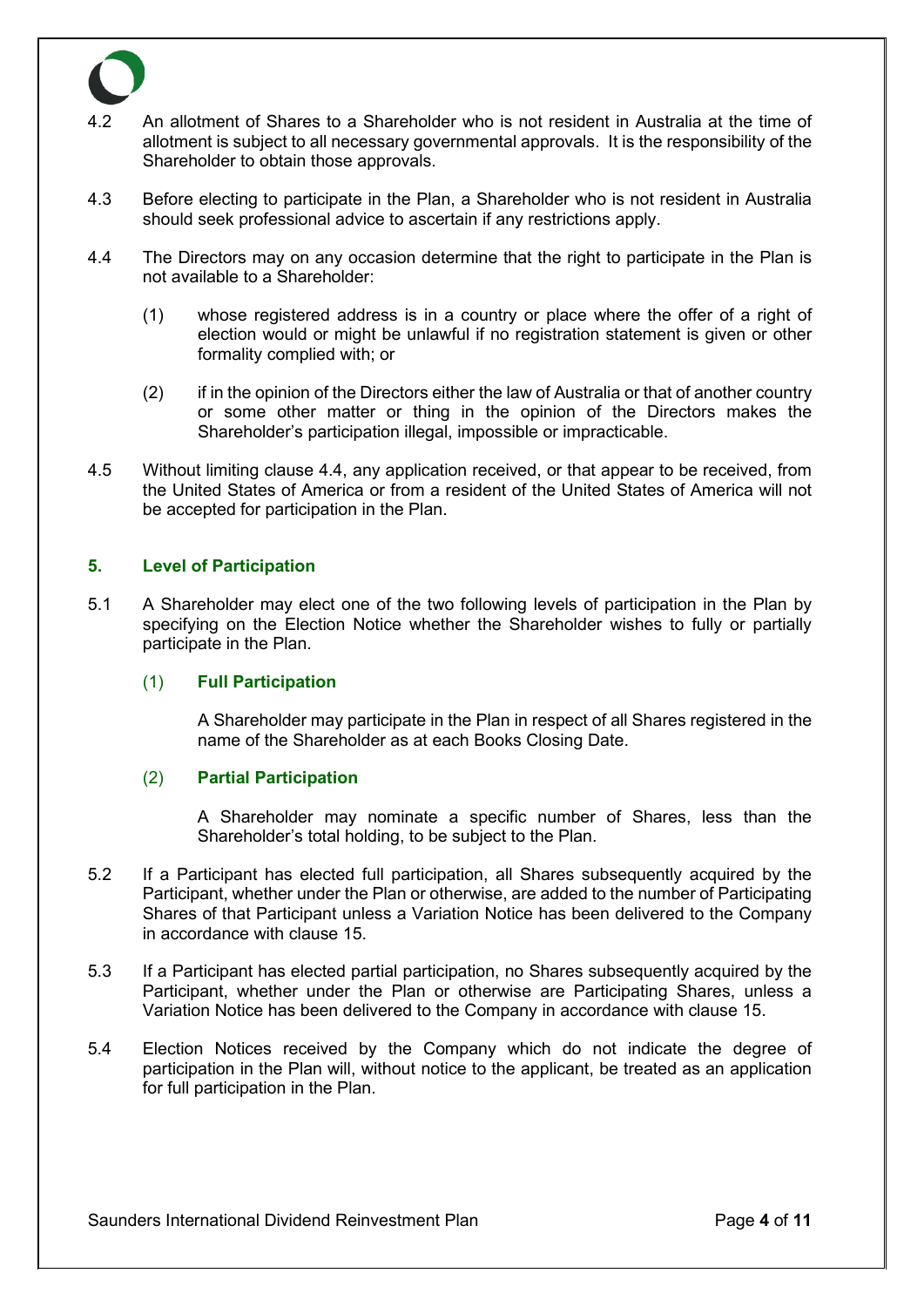#### **6. Submission of Election Notices**

- 6.1 An Election Notice remains in force until:
	- (1) the Participant:
		- (a) formally varies the Notice;
		- (b) formally terminates participation in the Plan; or
		- (c) dies; or
	- (2) the Company terminates the Plan.
- 6.2 Shares which are sold or otherwise transferred to a new owner cease to participate in the Plan on registration of the transfer.
- 6.3 An Election Notice to participate in the Plan by joint holders must be signed by all holders.

#### <span id="page-5-1"></span>**7. Acceptance of applications**

- 7.1 The Directors may in their absolute discretion accept or refuse any Election Notice, without being bound to give any reason for doing so.
- 7.2 If the Directors refuse to accept an Election Notice pursuant to clause [7.1,](#page-5-1) the Company must notify the Shareholder as soon as practicable that the Election Notice has been rejected.
- 7.3 Each Election Notice accepted by the Directors will be effective in respect of:
	- (1) the first Dividend payment after receipt of the Election Notice, provided it is received before the Books Closing Date for that Dividend; and
	- (2) every Dividend thereafter, unless superseded by a later Variation Notice or by termination of the Participant's participation in the Plan, or the Plan has been suspended or terminated.
- 7.4 The Company will record the following particulars of each Participant for each shareholding account:
	- (1) the name and address of the Participant; and
	- (2) the number of Participating Shares held by the Participant from time to time,

and the Company's records will be conclusive evidence of the matters so recorded.

#### <span id="page-5-0"></span>**8. Operation of the Plan**

8.1 When declaring a cash Dividend, the board may direct the distribution of fully paid-up shares in respect of the Dividend accruing to the Participating Shares. Where the board does so: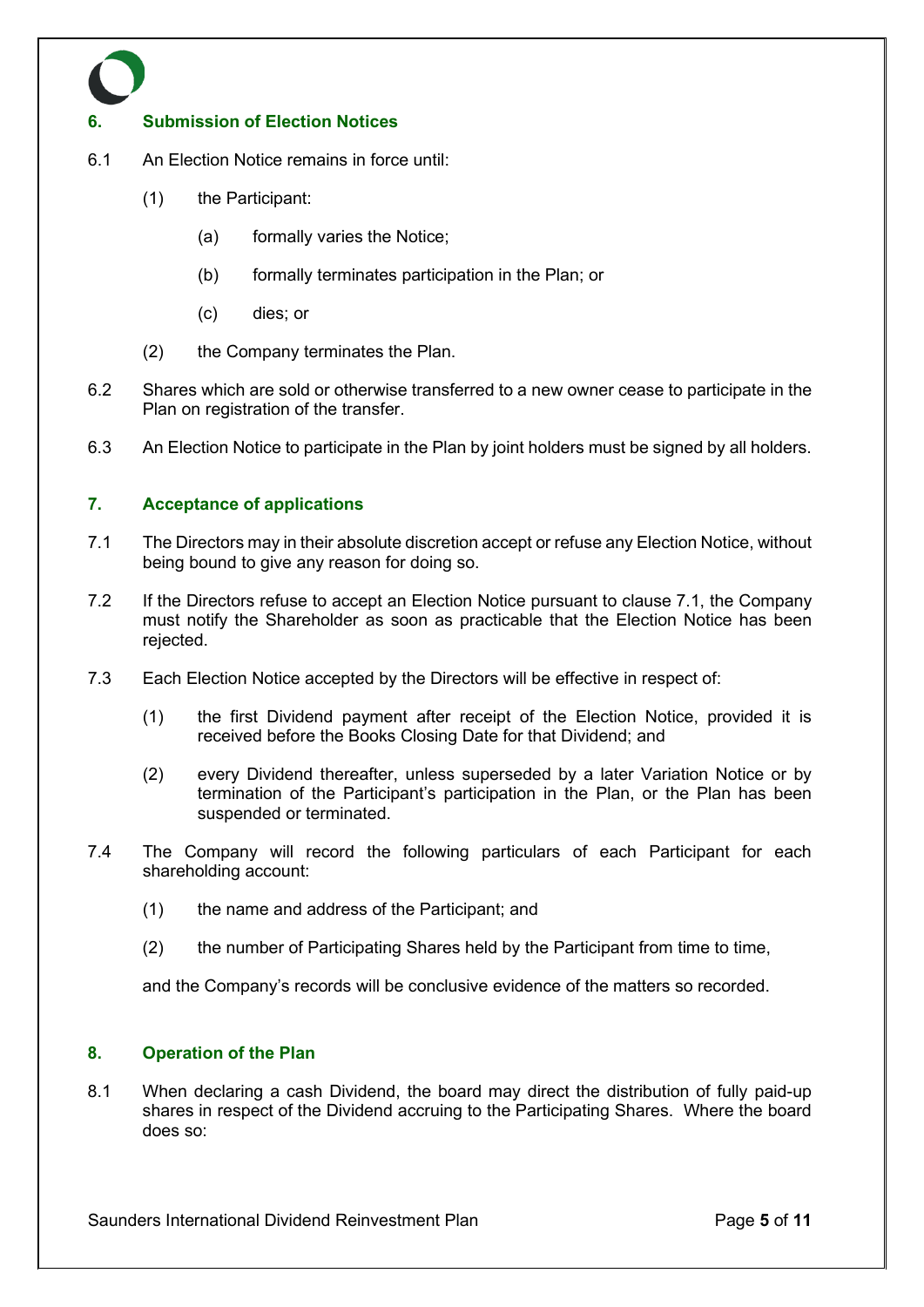

- (2) in respect of each Dividend the Company must, in respect of each Participant:
	- (a) calculate the value of the Dividend on Participating Shares by multiplying the number of Participating Shares by an amount equal to the rate of Dividend applying to the Participating Shares;
	- (b) determine the number of Shares, valued in accordance with the provisions of the Plan which most nearly equal (but do not exceed) the value of the Dividend (less any withholding tax where applicable) plus any residue from the previous Dividend in the Participant's Plan Account;
	- (c) allot that number of Shares to the Participant; and
	- (d) retain in the Participant's Plan Account any amount of residue of Dividend less than the value of one Share. No interest accrues on the residue so retained.
- <span id="page-6-0"></span>8.2 The value of Shares to be allotted under the Plan for each Dividend is the weighted average market price of all Shares sold on ASX on the Books Closing Date for the Dividend and the 4 business days immediately following, less such discount, if any, as determined by the Directors from time to time.
- 8.3 The weighted average market price is to be determined by the Company from information obtained from ASX.
- 8.4 At the time of announcing a Dividend to which the Plan applies in accordance with Item 1 of Appendix 6A of the Listing Rules (as amended or replaced), the Company must give notice of the discount applicable to the Dividend as determined by the Directors in accordance with clause [8.2.](#page-6-0)

#### **9. Shares Allotted under the Plan**

- 9.1 All Shares issued under the Plan:
	- (1) rank equally in every respect with existing fully paid ordinary shares of the Company; and
	- (2) participate in all Dividends subsequently declared.
- 9.2 Shares allotted under the Plan are registered on the register on which a Participant holds most Participating Shares unless the Participant requests that they be registered on another register.

#### **10. Statements of Holding**

10.1 A statement of holding will be issued for the total number of Shares allotted under the Plan in respect of each Dividend.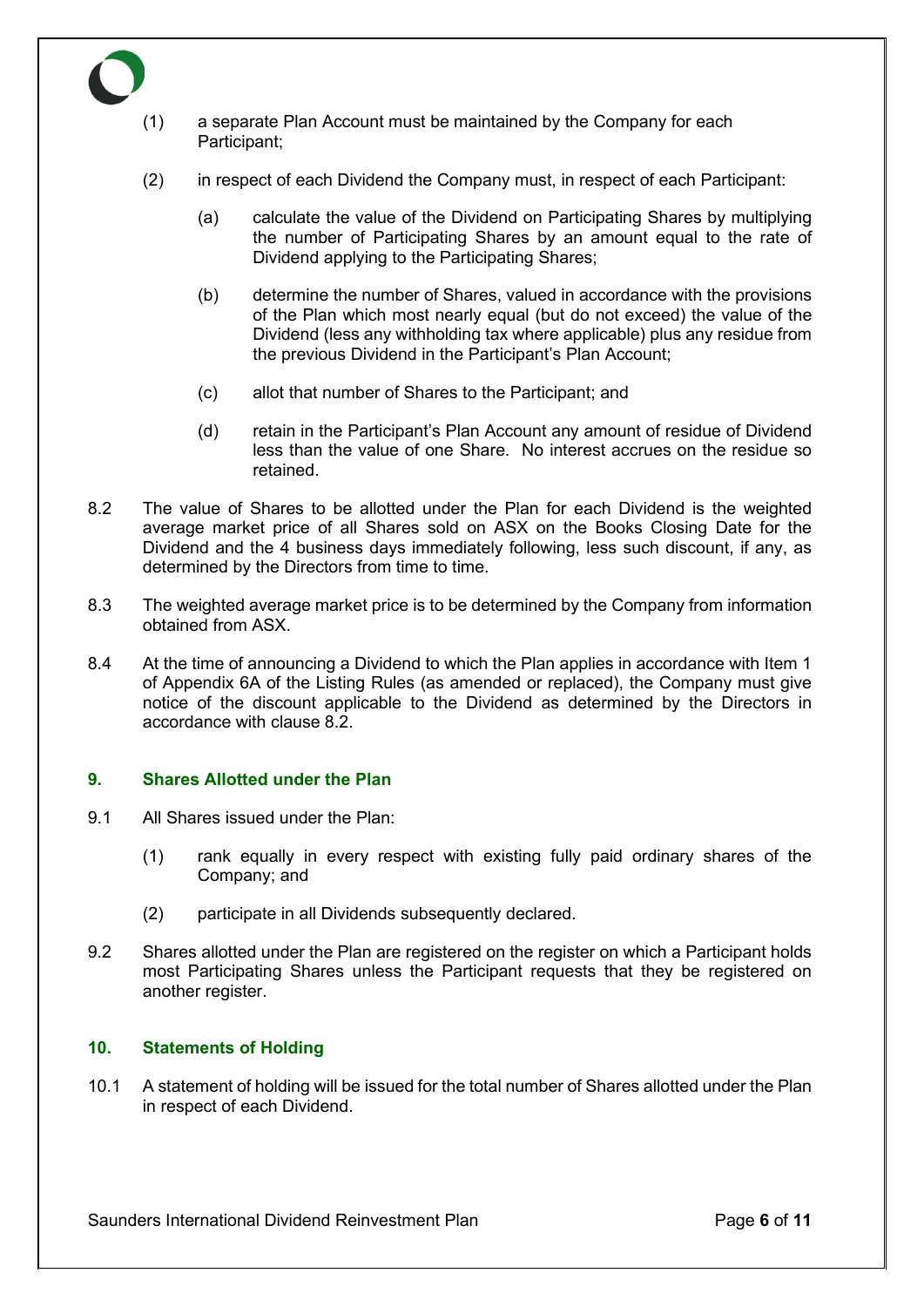

10.2 Statements of holding will be sent to Participants not more than 10 business days after (but not including) the relevant Dividend payment date or within such other period as is specified in the Listing Rules applicable at that time.

#### <span id="page-7-0"></span>**11. Statements to Participants**

- 11.1 Where the Plan operates in respect of a Dividend, the Company must send to each Participant as soon as possible after the Dividend payment date, a statement detailing in respect of that Participant:
	- (1) the number of Participating Shares as at the relevant Books Closing Date;
	- (2) the amount of residue in the Participant's Plan Account immediately prior to that Dividend;
	- (3) the amount of the Dividend referrable to the Participating Shares;
	- (4) the number of Shares allotted under the Plan and for which a statement of holding is to be issued;
	- (5) the amount of residue remaining in the Participant's Plan Account after reduction of the value of the Shares allotted; and
	- (6) any other information which the Directors determine is appropriate.
- 11.2 Statements to partially participating Shareholders need not include information as to Nonparticipating Shares.
- 11.3 A statement under clause [11](#page-7-0) must be issued upon termination for any reason, detailing the residue (if any) in the Participant's Plan Account as at the date of termination and the amount of any residue must be paid to the person or persons entitled within 12 months of termination.

#### **12. ASX Listing**

- 12.1 The Company must make application, promptly after the allotment, for Shares issued under the Plan to be listed for quotation on the official list of ASX and any other stock exchanges on which fully paid ordinary shares of the Company are listed.
- 12.2 The Company must comply with and all Shares allotted under the Plan must be allotted in accordance with and be subject to the Listing Rules applicable from time to time.

#### **13. Costs to Participants**

13.1 No brokerage, commission or other transaction costs are payable by Participants on Shares allotted under the Plan and under the present law no stamp or other duties are payable by Participants.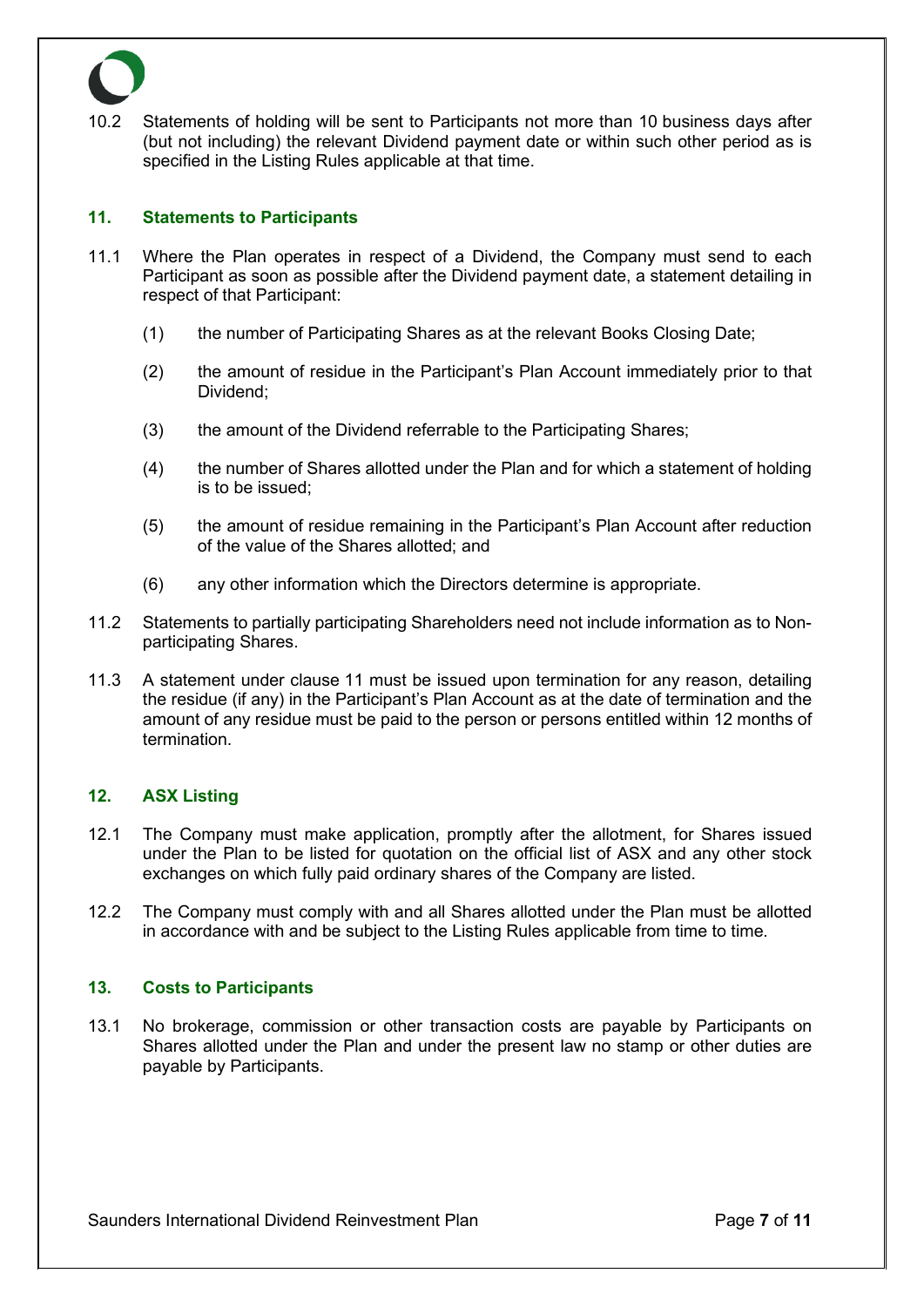

#### **14. Residues**

- 14.1 The residue retained in a Participant's Plan Account is not available to the Participant other than as expressly provided in these Terms and Conditions.
- 14.2 Where a Participant:
	- (1) terminates participation in the Plan; or
	- (2) dies,

the Company must pay the amount of the residue, without interest, within 12 months to the Shareholder or the legal personal representative of the Shareholder, as the case may be.

#### <span id="page-8-0"></span>**15. Alteration by Participant to Degree of Participation**

- 15.1 A Participant may at any time:
	- (1) vary participation in the Plan; or
	- (2) give notice of termination of participation in the Plan,

by completing and returning to the Company a Variation Notice.

- 15.2 Where Shares are held jointly all joint Shareholders must sign the Variation Notice.
- 15.3 The Company must receive a Variation Notice by no later than 5 p.m. on the Books Closing Date to be effective for that Dividend.

#### **16. Termination by Company of Participation**

- 16.1 If a Participant dies, participation in the Plan is terminated by the Company upon receipt of the notice of death.
- 16.2 The death of 1 of 2 or more joint Shareholders does not operate to terminate the participation in the Plan of the remaining Shareholder or joint Shareholders.

#### **17. Reduction or Termination When No Notice Given**

- 17.1 Where a partially participating Shareholder:
	- (1) disposes of a number of his or her Shares; and
	- (2) does not notify the Company to the contrary,

the Shares being disposed of are, to the fullest extent possible, assumed by the Company to be Non-participating Shares.

17.2 Where a Participant disposes of all of his or her Shares, the Shareholder's participation in the Plan ceases on the date on which the last transfer is registered by the Company. If the Shareholder later acquires Shares, again the Shareholder may recommence participation in the Plan by forwarding a new Election Notice to the Company.

Saunders International Dividend Reinvestment Plan Page **8** of **11**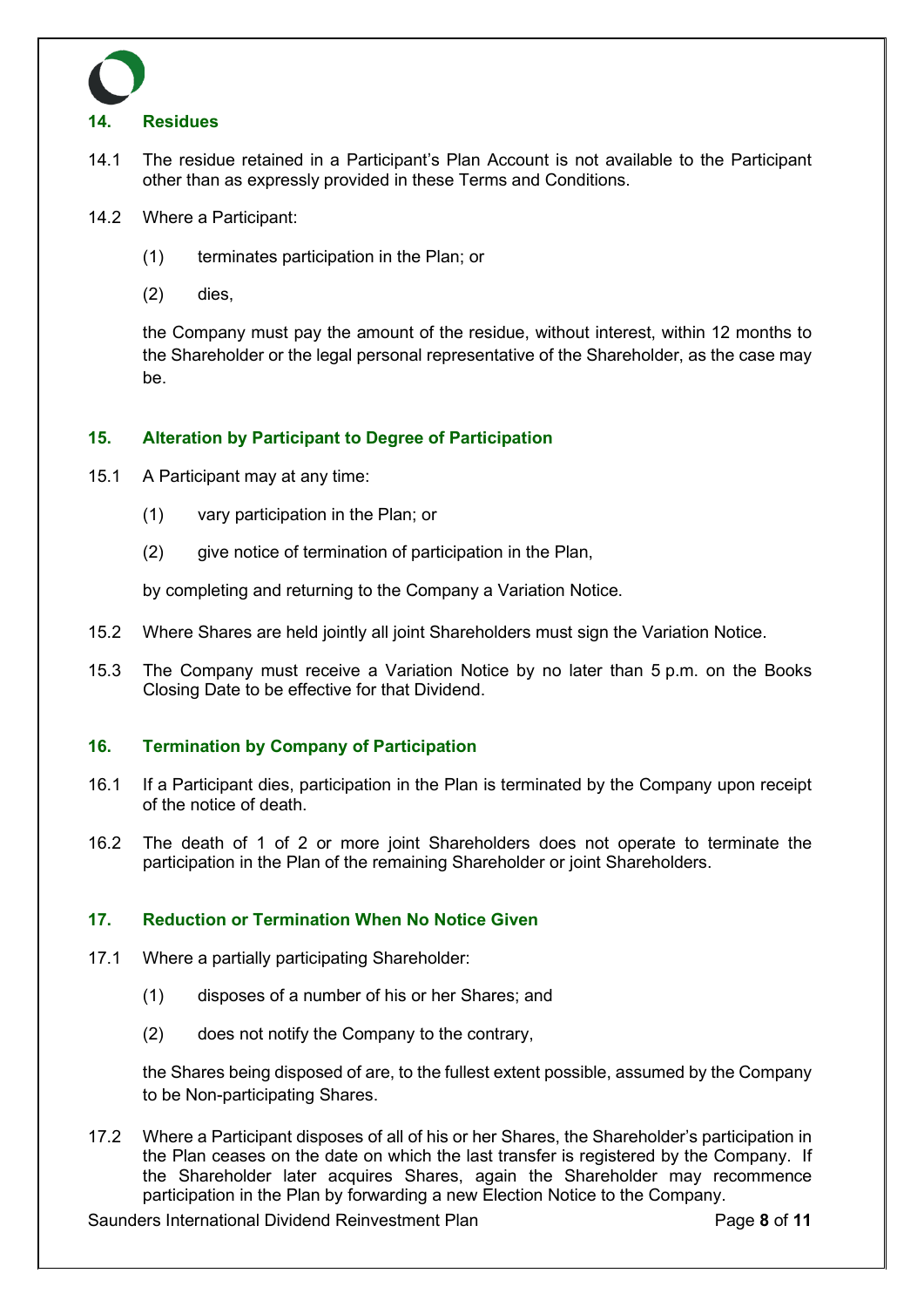#### **18. Modification of the Plan**

- 18.1 The Directors may in their sole discretion, modify these Terms and Conditions at any time.
- 18.2 The Directors may resolve any difficulties which arise in any way they think fit and may also adopt whatever administrative procedures they think fit.
- 18.3 In the case of a modification to the Plan, an existing Participant continues under the modified Plan unless the Company is notified to the contrary by a Variation Notice from that Participant.
- 18.4 The Directors must immediately notify ASX of any modification to these Terms and Conditions.

#### **19. Termination of the Plan**

- 19.1 The Directors may in their sole discretion, suspend or terminate the Plan at any time.
- 19.2 The Directors must immediately notify ASX of any suspension or termination of the Plan.
- 19.3 Whilst the Plan is suspended, Participants' Dividends will not be applied by the Directors on the Participant's behalf in subscribing for Shares. If the Plan is recommenced, elections as to participation made prior to suspension of the Plan will be valid and have full force and effect in accordance with these Terms and Conditions.

#### **20. Taxation**

- 20.1 Neither the Company nor its Directors, officers, employees, representatives or agents take any responsibility or assume any liability for the taxation liabilities of Participants.
- 20.2 As individual circumstances and laws vary considerably, specific taxation advice from professional advisers should be obtained by the Participant.

#### **21. General**

- 21.1 The Plan does not apply in any case where, in accordance with the Constitution or otherwise by law:
	- (1) the Directors are entitled to retain all or part of a dividend payable in respect of Shares which a Participant has nominated as participating in the Plan; or
	- (2) the Company is entitled to a charge over those Shares or over any dividend payable in respect of them.

#### <span id="page-9-0"></span>**22. Notices**

- 22.1 An Election Notice, a Variation Notice or any other notice given by a Shareholder to the Company in respect to the Plan (in this clause [22](#page-9-0) all referred to as a **Notice**) must be:
	- (1) in writing; and

Saunders International Dividend Reinvestment Plan Page **9** of **11**